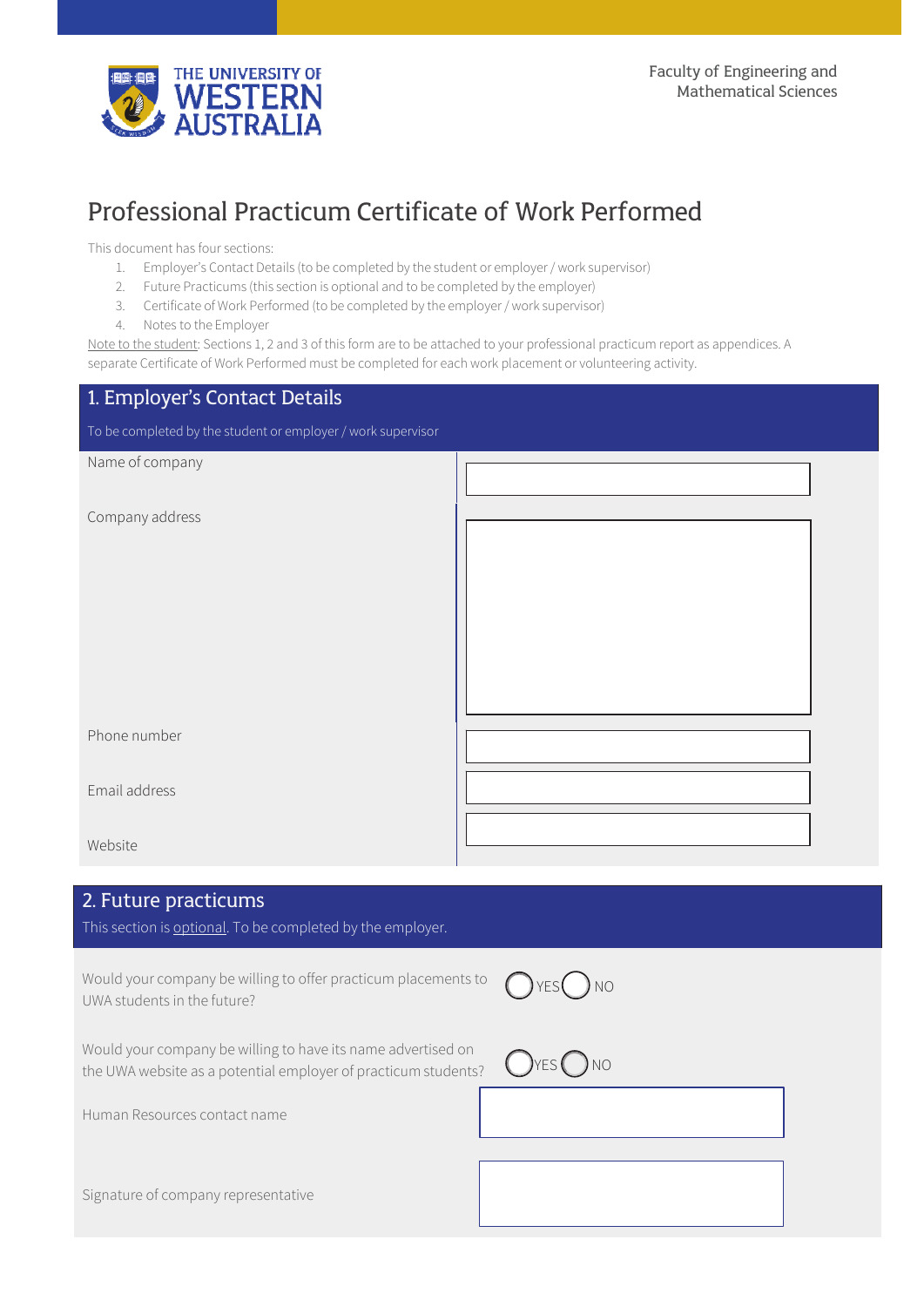| 3. Certificate of Work Performed<br>To be completed by the employer / work supervisor |  |
|---------------------------------------------------------------------------------------|--|
| Student's Name                                                                        |  |
| Supervisor's name                                                                     |  |
| Supervisor's position title                                                           |  |
| Email address                                                                         |  |
| Number of hours / days / weeks that the student was<br>employed or volunteered        |  |
| Please provide a brief description of the tasks undertaken by<br>the student          |  |
|                                                                                       |  |
|                                                                                       |  |
| Please comment on the student's conduct during<br>the employment period               |  |
|                                                                                       |  |
| Any other comments or remarks                                                         |  |
| Signature of supervisor / employer                                                    |  |
|                                                                                       |  |
| Date                                                                                  |  |